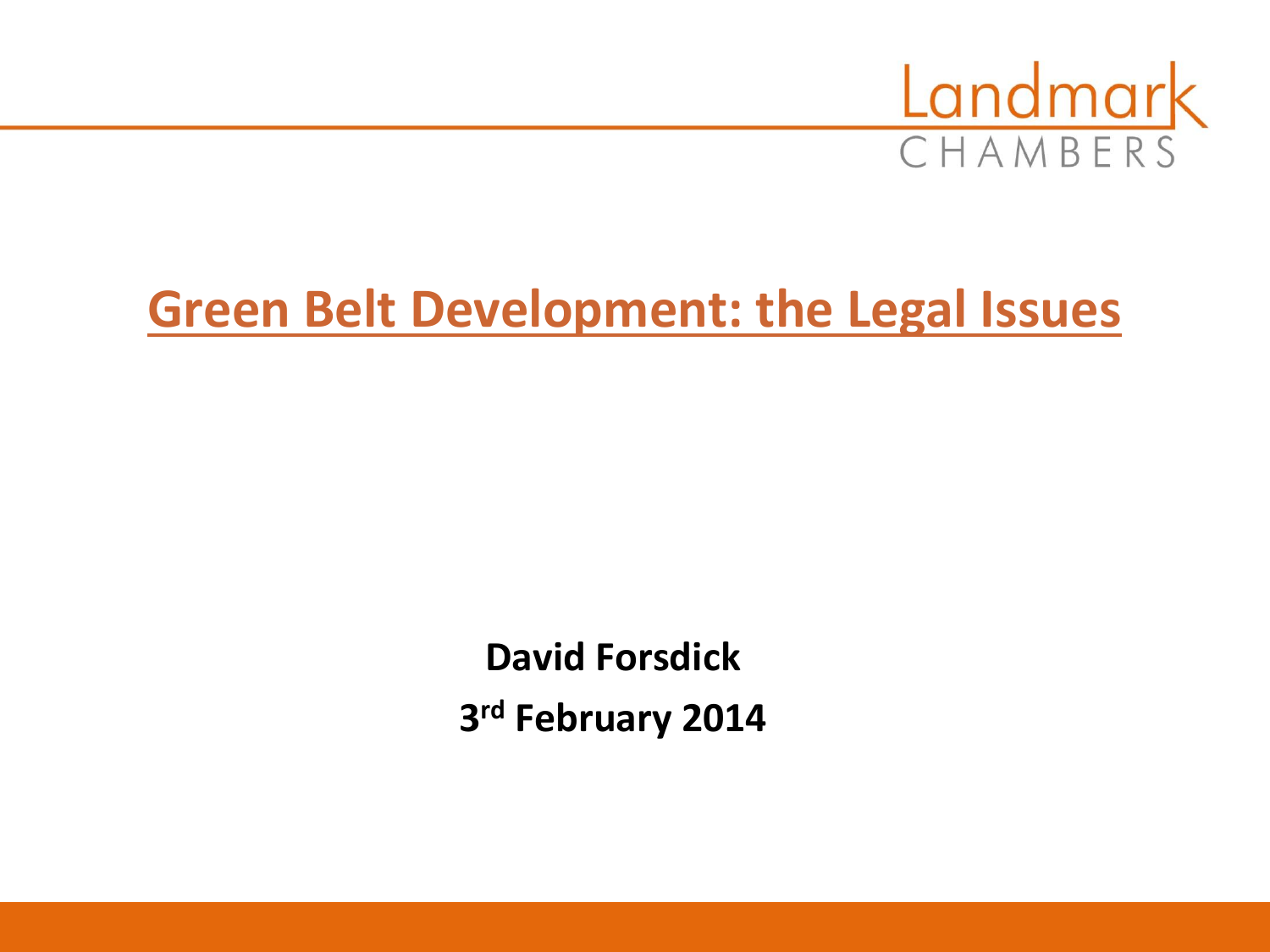### **Current Pressures**

- Government promise to increase protection to Green Belt
- Government determination to increase development
- Requirement to provide 5 year HLS

As experience is showing, you cannot have all three. Pressure on GB is plainly increasing markedly.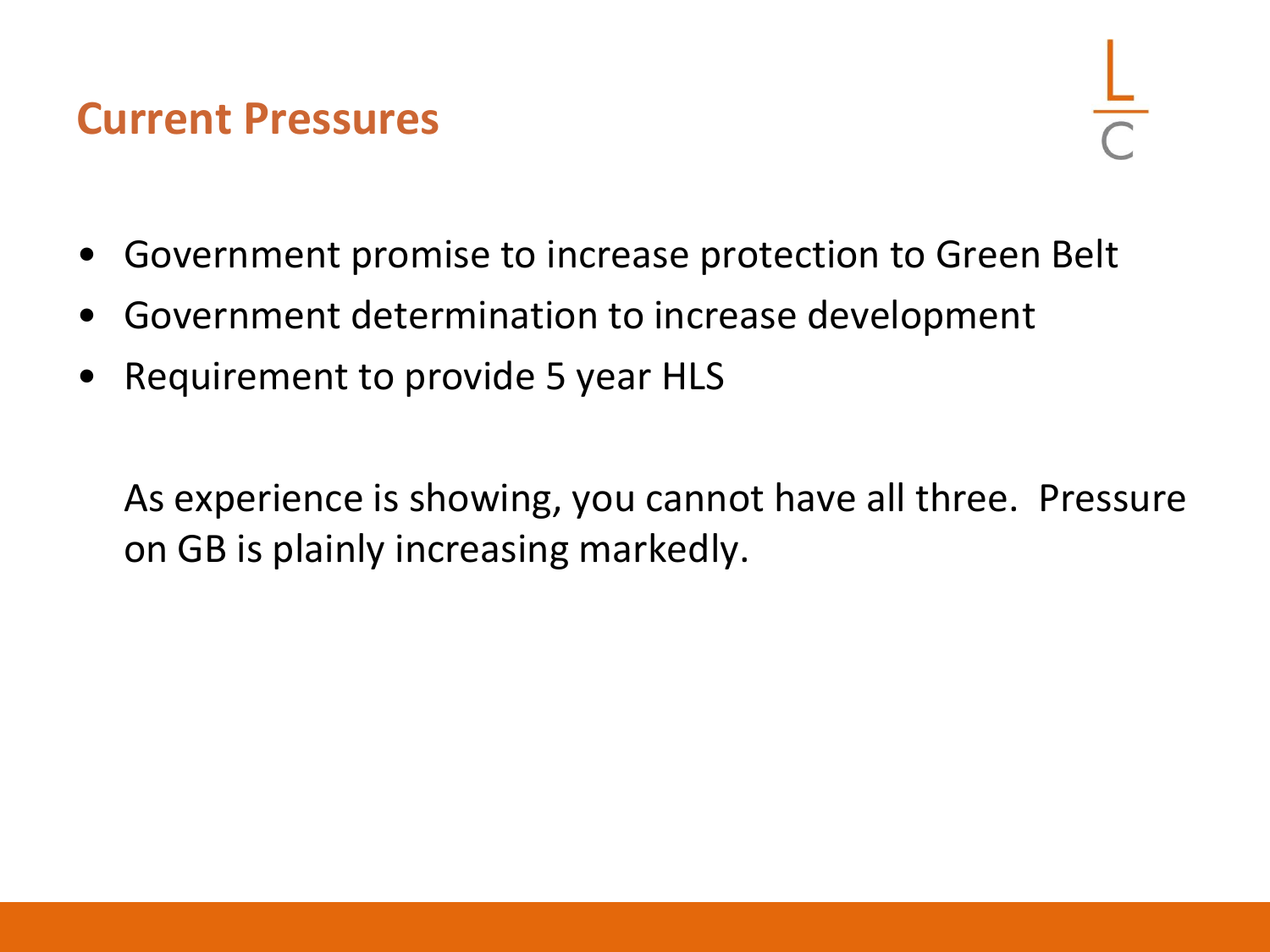A large number of recent cases (the most important in bold):

- **R(Cherkley) v. Mole Valley [2013] EWHC 2582 (Admin) (22nd August 2013)**
- Williams v. SoS  $[2013]$  EWCA Civ 958  $(26<sup>th</sup>$  July 2013)
- Moore v. SoS [2013] EWCA Civ 1194 (9<sup>th</sup> October 2013)
- **Hunston v. SoS [2013] EWHC 2678 (5th September 2013) upheld by CA [2013] EWCA Civ 1610 (12th Dec 2013)**
- R(Wildie) v. Wakefield [2013] EWHC 2769 (Admin) As pressure to deliver houses increases, the scope for controversial GB permissions to give rise to challenges is obvious.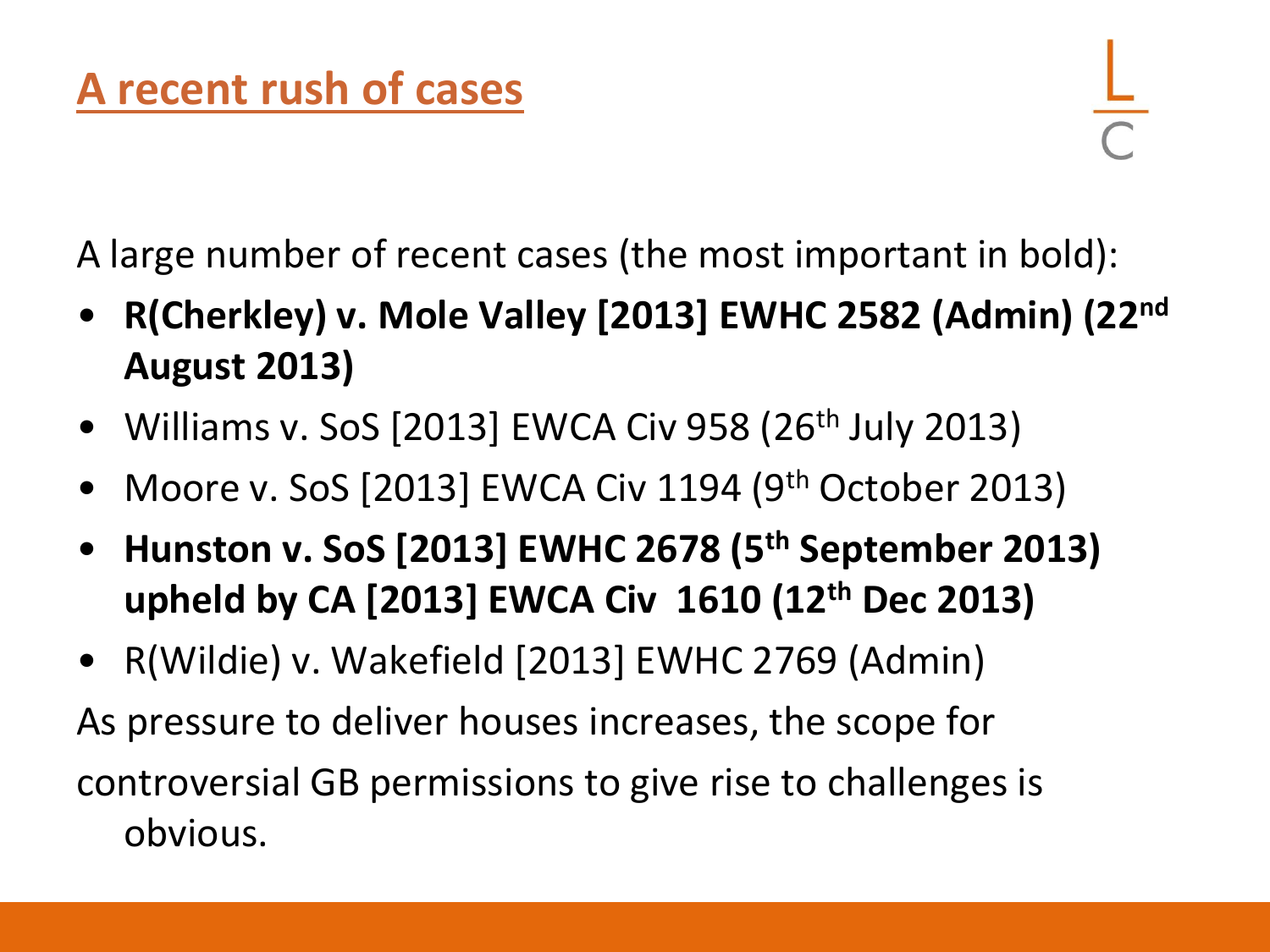

The Issues I am going to examine:

- Very special circumstances and 5 year housing land supply
- Very special circumstances and "need";
- Gyspy sites and GB recent developments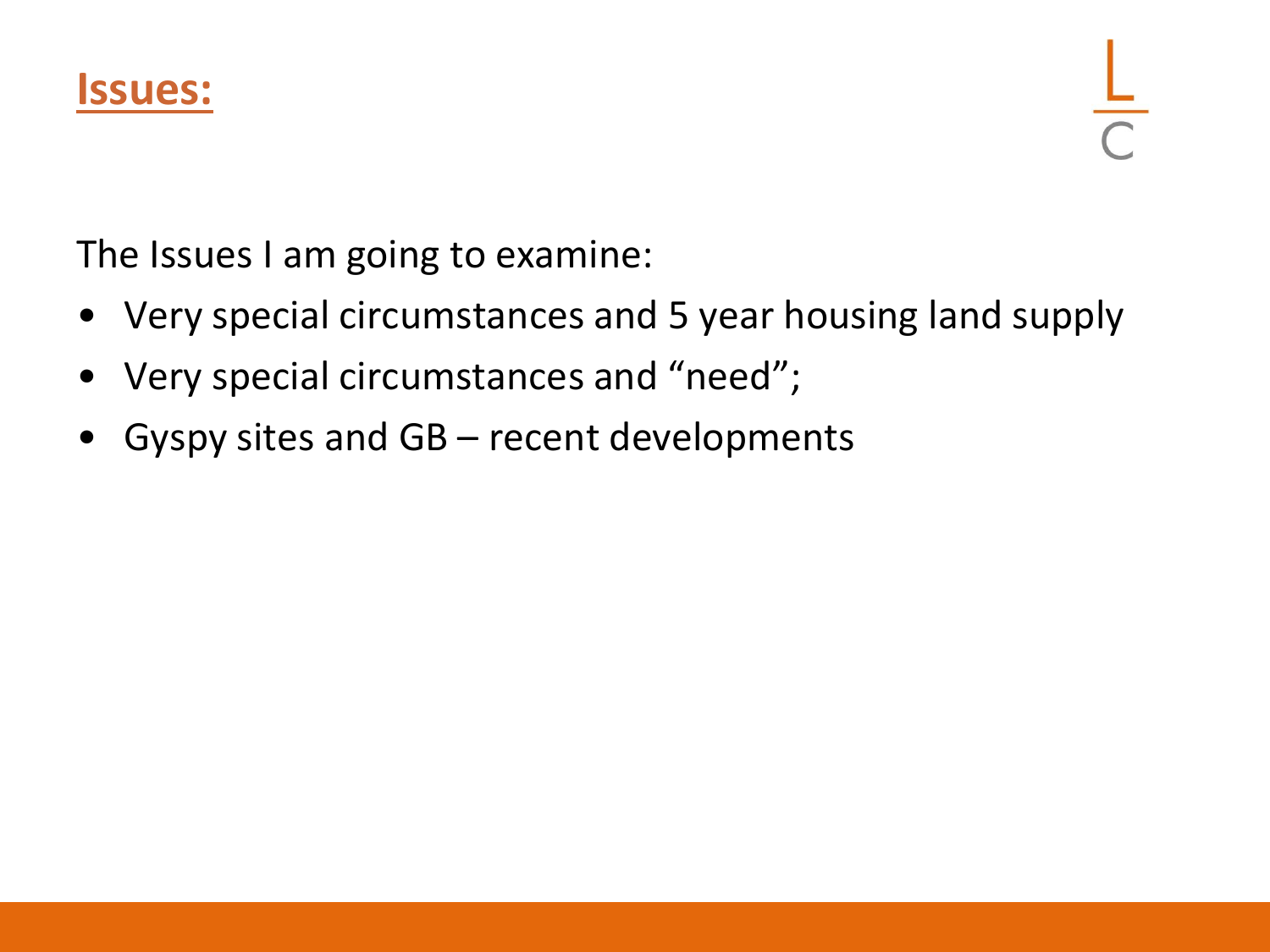## **The Policy Framework**

- NPPF paras 79 92
	- Reflecting PPG2 old case law under PPG2 endorsed in *R(Wildie) v. SoS [2013] EWHC 2769 (Admin)*
	- Essential tests remain the same
	- No intention to relax GB policy? July Announcement and the Essex Decision
- Development Plan frameworks:
	- Consistency with NPPF
	- Strategic Gaps adding layers of protection? *Helioslough v. SoS* [2011] EWHC 2054
	- Long term plans fixing boundaries *Essex and draft allocations*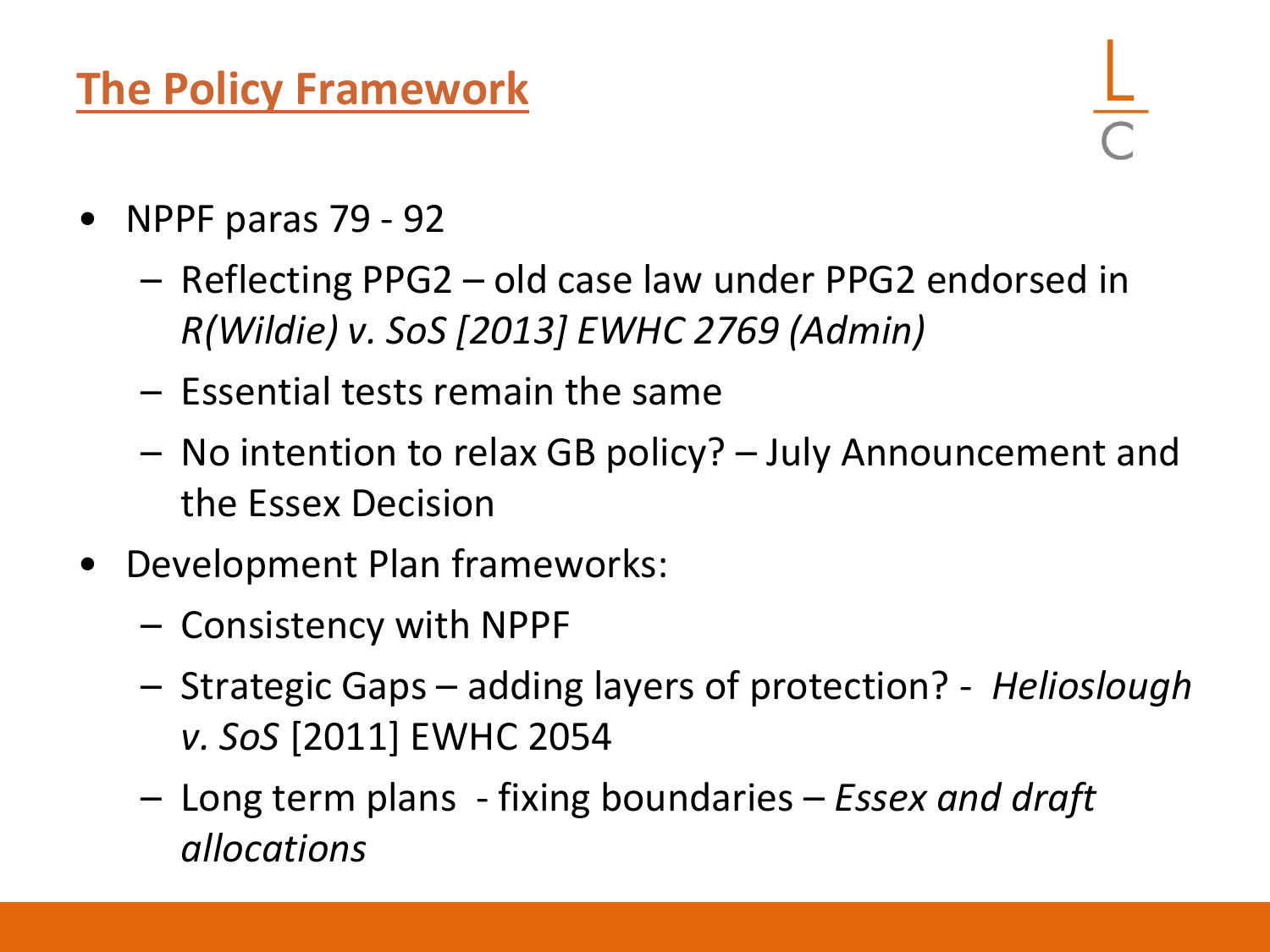## **Very Special Circumstances and 5 year HLS (1)**

Context: NPPF14/47/49

- *"47. ...boost significantly the supply of housing"*
- *"...ensure that the Local Plan meets the full, objectively assessed needs"*
- *"49. Housing developments should be considered in the context of the presumption in favour of sustainable development. Relevant policies for the supply of housing should not be considered up –to-date if the local planning authority cannot demonstrate a five-year supply of deliverable housing sites".*
- *"14. Where …relevant policies are out-of date, granting permission unless….*
- *Specific policies [including GB] in this Framework indicate development should be restricted."*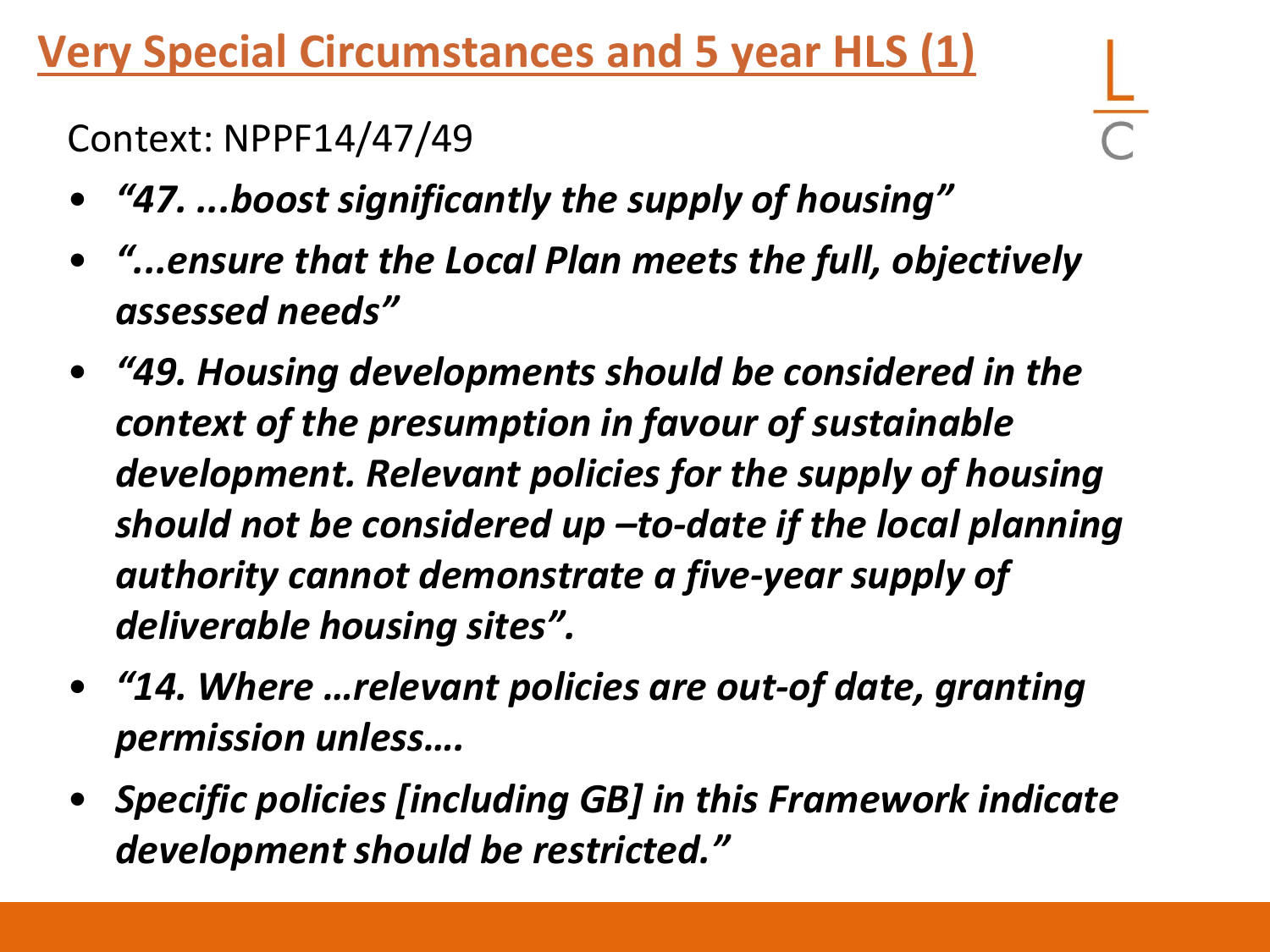## **Very Special Circumstances and 5 year HLS (2)**

**Facts:** 

- **Site: Fields/in GB/near St Albans/ abutting sports fields and residential on two sides**
- **Planning: Permission refused on appeal. DL before Govt policy statement on GB post - Essex – attempt to quash refusal.**
- **Key issue: VSC - lack of 5 year HLS – whether council and SoS had correctly understood the HLS position**
- **Appellant's Case: significant HLS shortfall constituted VSC. There was a policy vaccuum on 5 year HLS and by misunderstanding the shortfall the decision was in error:J14**
- **The HLS figures used were old and did not purport to meet the para 47 test.**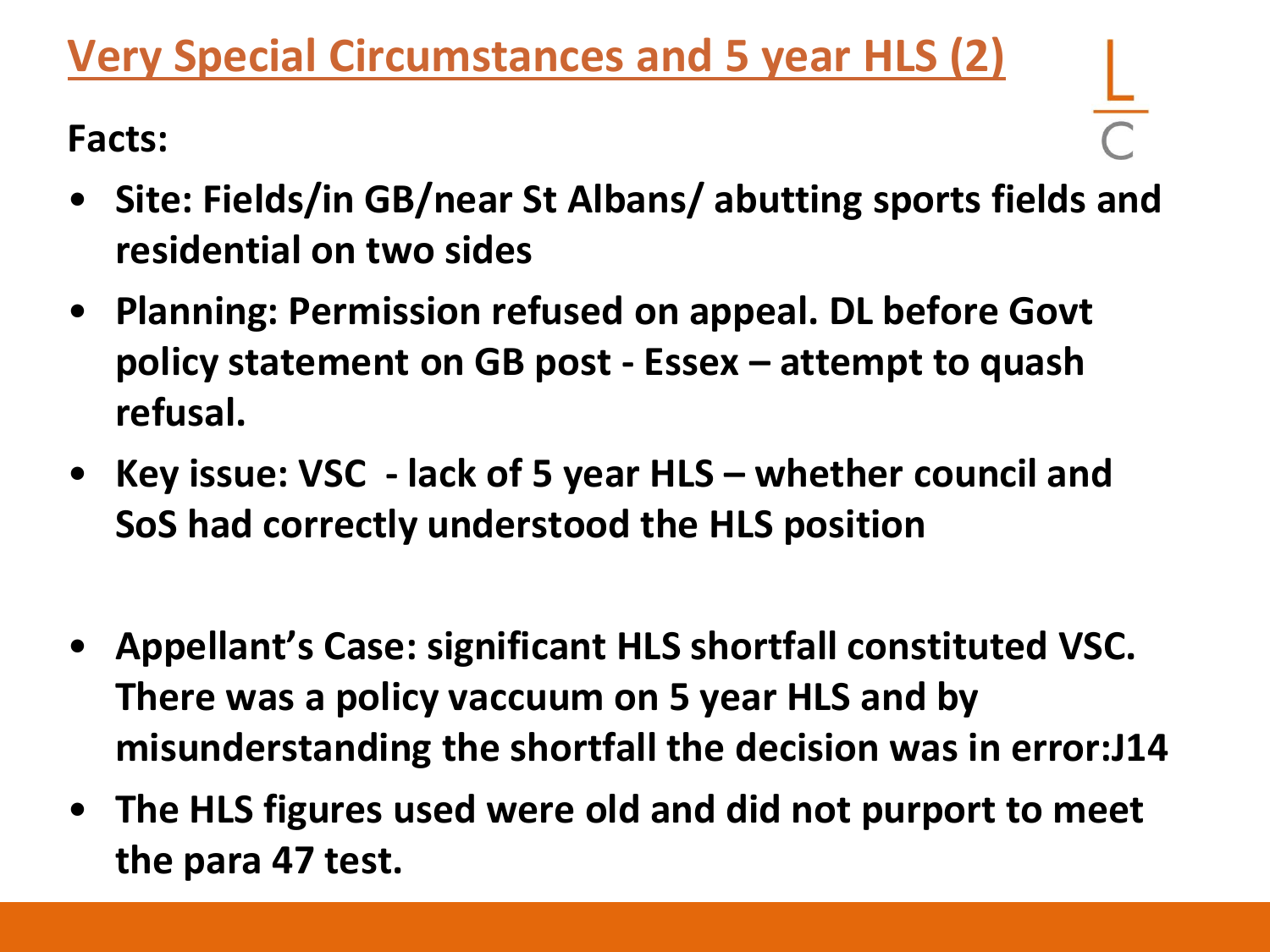## **Very Special Circumstances and 5 year HLS (3)**

#### **The High Court Judgment - Hunston:**

- **"I do not see how it can be open to a LPA or an inspector to reach a conclusion as to whether [VSC] had been made out [arising from 5 yr HLS shortfall] by reference to a figure that does not even purport to reflect the full objectively assessed needs for market and affordable housing…"J: 28**
- **Restraints which lead to a lower figure being planned for, do not bear on the housing requirement under para 47 to be considered for VSC purposes**
- **Para 14 FN 9 does not affect that analysis – because the argument is circular – J:29.**
- **"The proper course involved assessing need, then identifying the unfulfilled need having regard to the supply of specific deliverable sites over the relevant period. Once that has been done it was necessary next to decide whether fulfilling the need in fact demonstrated…. clearly outweighed the identified harm…"**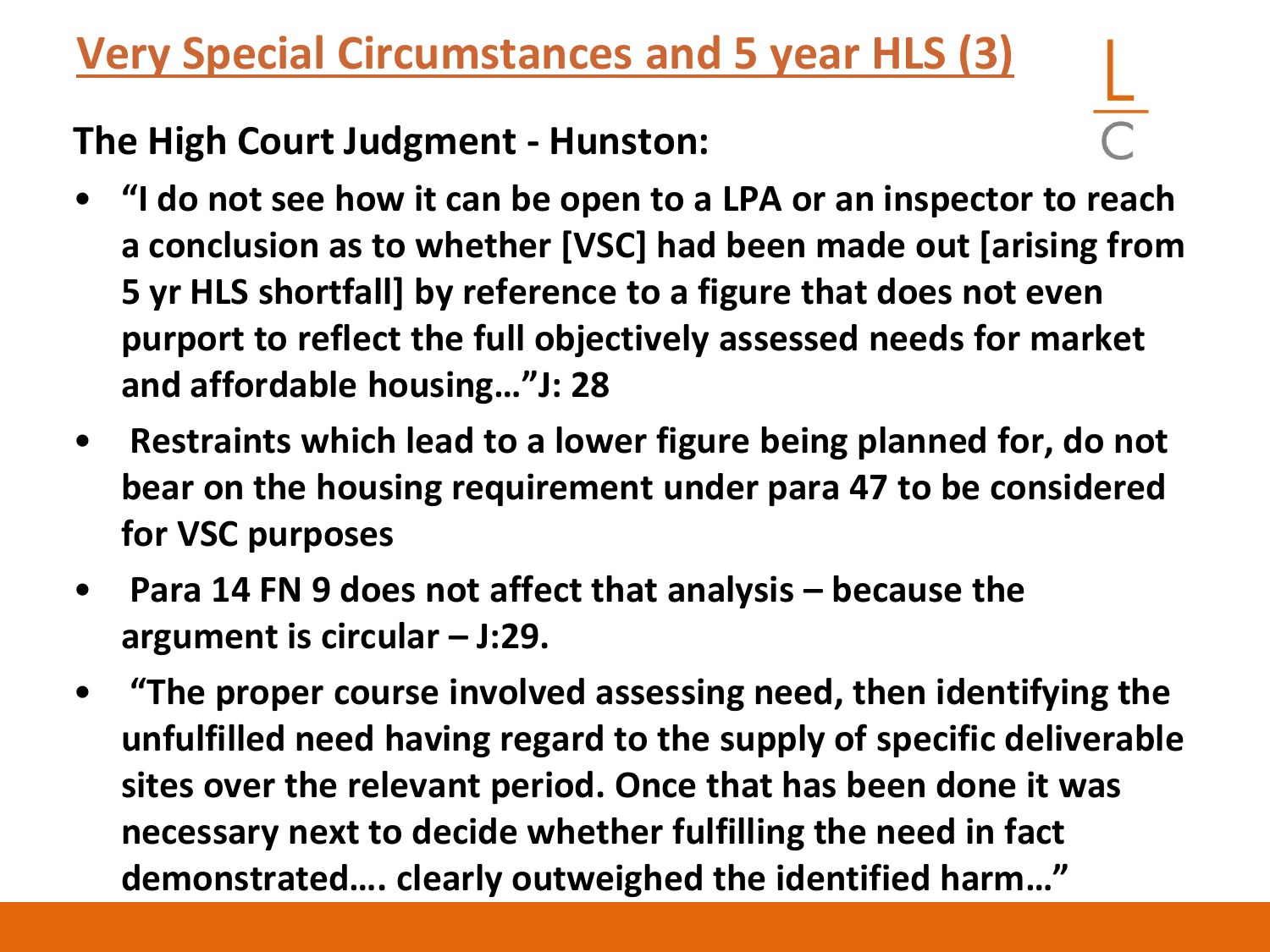# **Very Special Circumstances and 5 year HLS (4)**

- The Court of Appeal Judgment:
	- Unsurprisingly upheld HC;
	- Could not rely on RSS figure as illustrative of "objectively assessed housing need" – [25].
	- Not for s.78 inspector to carry out local plan process in determining the appeal so as to arrive at a constrained requirement[26]
	- But lack of 5 year HLS is not determinative the key question is whether VSC [28]. In that assessment the extent of the shortfall will be material as will the planning circumstances of the area [29] and the constraints to dev
	- The para 14 regime is not a punishment for tardy LPAs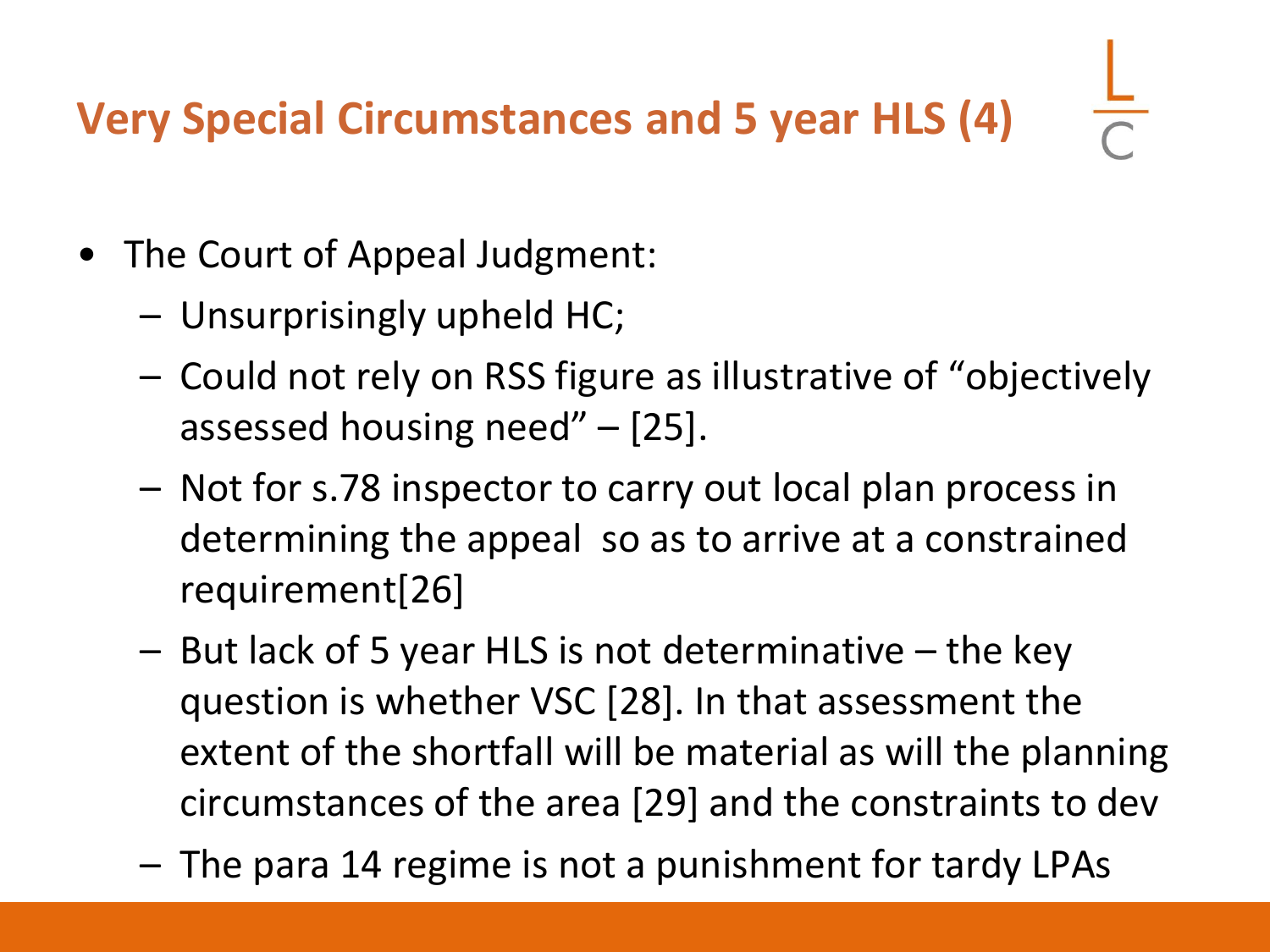## **Very Special Circumstances and 5 year HLS (4)**

#### **Impact**

**Council's addressing VSC case for housing in GB need to properly assess HLS position (the full need) in deciding whether:**

– *"the harm by reason of inappropriateness and any other harm is clearly outweighed by other considerations." NPPF88*

**They must then assess the extent of the shortfall and other factors in considering VSC. It appears that the CA judgment makes GB s.78 appeals far more difficult.** 

**This appears consistent with:**

- **- Govt July 2013 announcement**
- **- Essex Decision**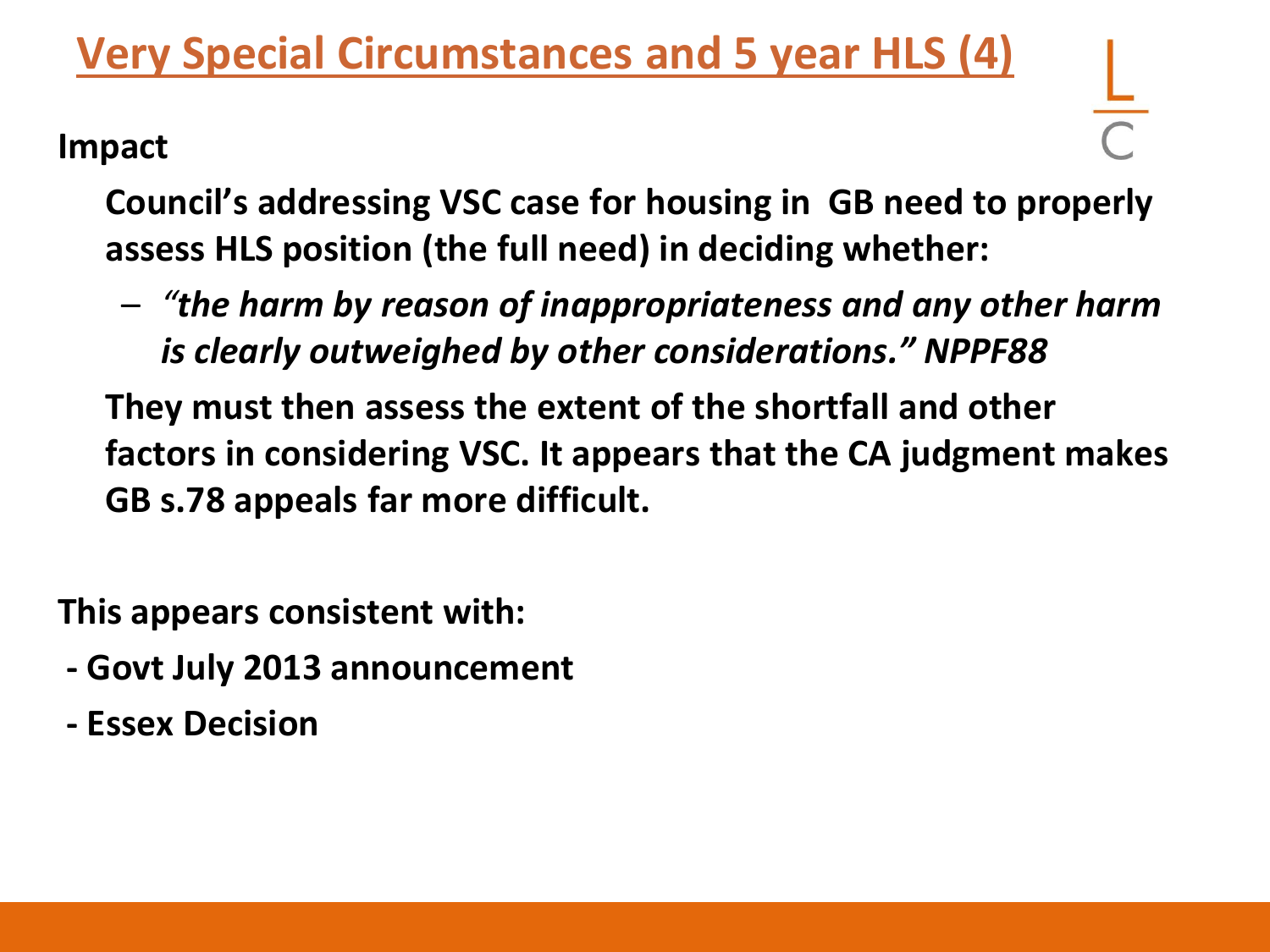**Remains to be seen:**

- **how Courts will react to challenges brought to GB grants when VSC found on 5 yr HLS grounds.**
- **And what about sites which are identified in draft plans to meet 5 yr HLS needs – what is the correct approach to their release in advance of completion of the statutory adoption processes?**
- **Note – must give clear reasons for finding VSC to exist -** *Wildie*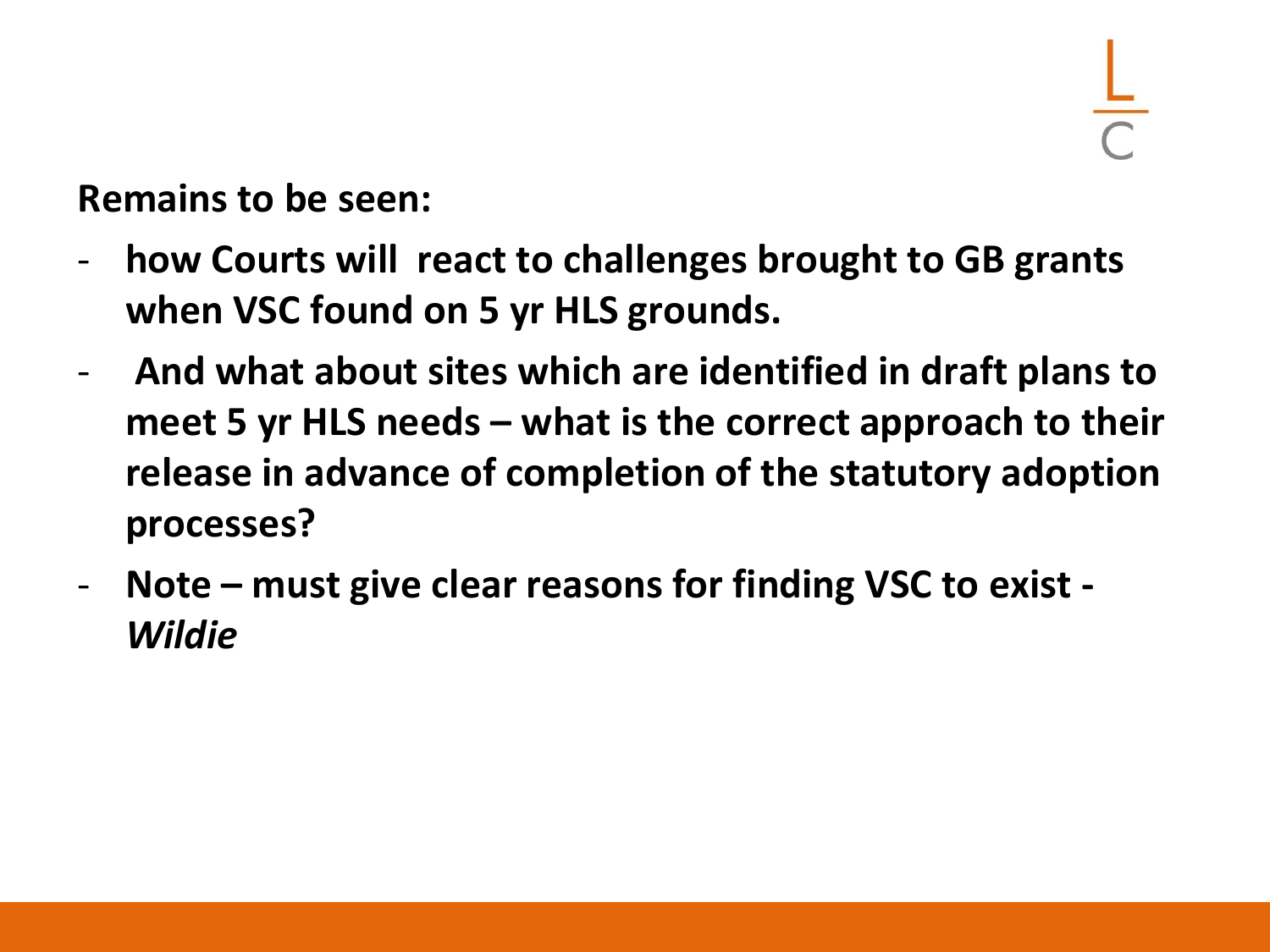- Proposal: golf club and hotel in the Surrey Hills. AONB, AGLV, GB.
- Applicant's case for VSC: demand for golf course and hotel here equated to need which equated to VSC. The Council accepted that argument and granted pp. Policy said those promoting golf courses would have to demonstrate that there is "a need for further facilities". *Tesco v. Dundee* applied to interpretation of that policy.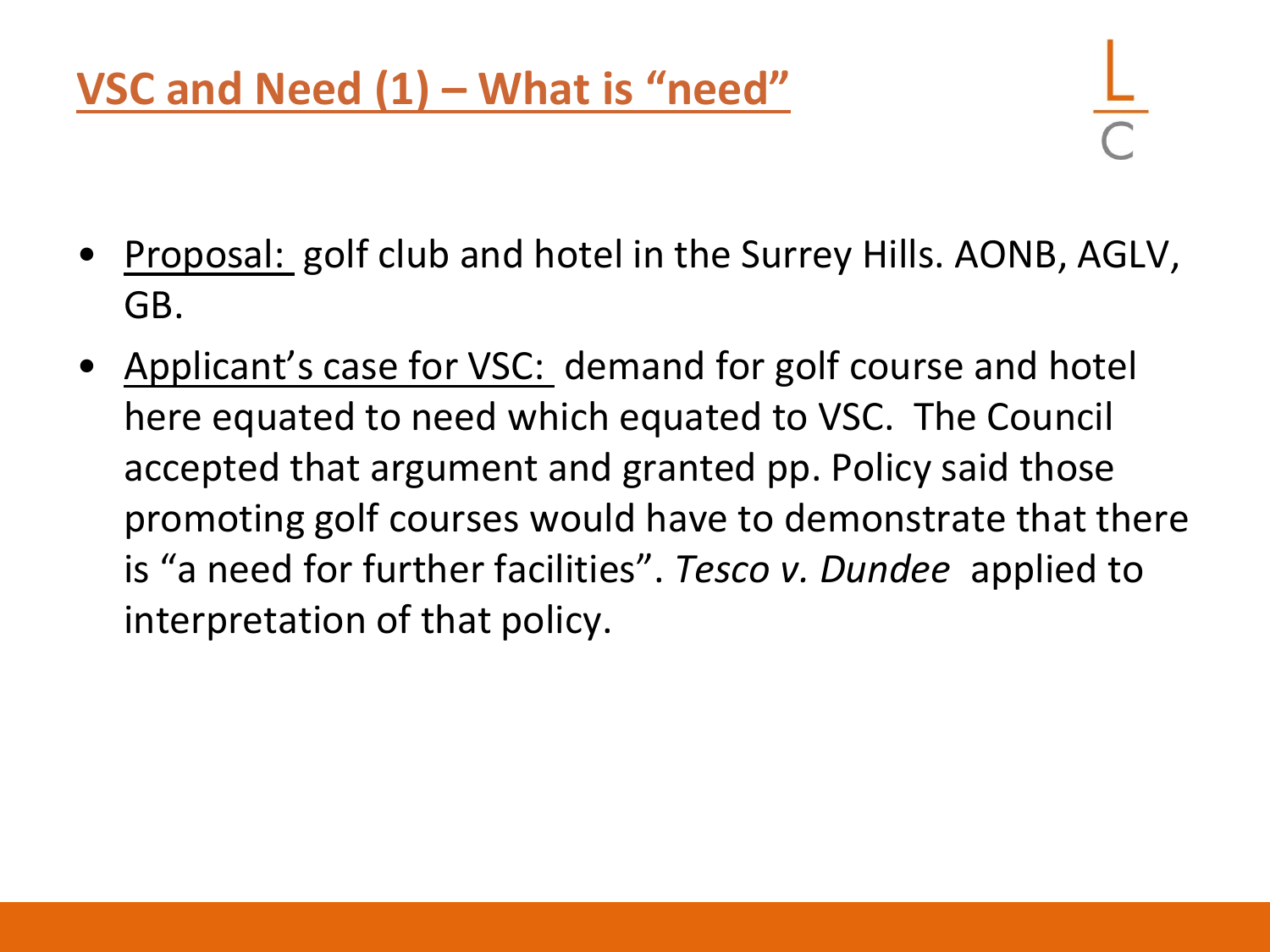## **VSC and Need (1) – What is "need"**

#### **The Judgement**

In his pre-amble the judge said this:

• *"This proposition is fallacious. The golden thread of public interest is woven through the lexicon of planning law, including into the word "need". Pure private "demand" is antithetical to public "need"; particularly very exclusive private demand. Once this is understood, the case answers itself. The more exclusive the development, the less public need is demonstrated. It is a zero sum game".*

So what is "need"? J90 set out the various different sorts of need and J91:

- "*But whichever level of type of development one is dealing with, a clear distinction is always drawn between "public" need (i.e. what is in the public interest [more housing, new road, new infrastructure]) and private "demand" (i.e. what is in the developer's interest by having this particular type of development".*
- *"Need* [in GB and other terms] **means "required" in the interests of the public and the community as a whole – ie. Necessary in the public interest sense. It does not mean interest or desire"**